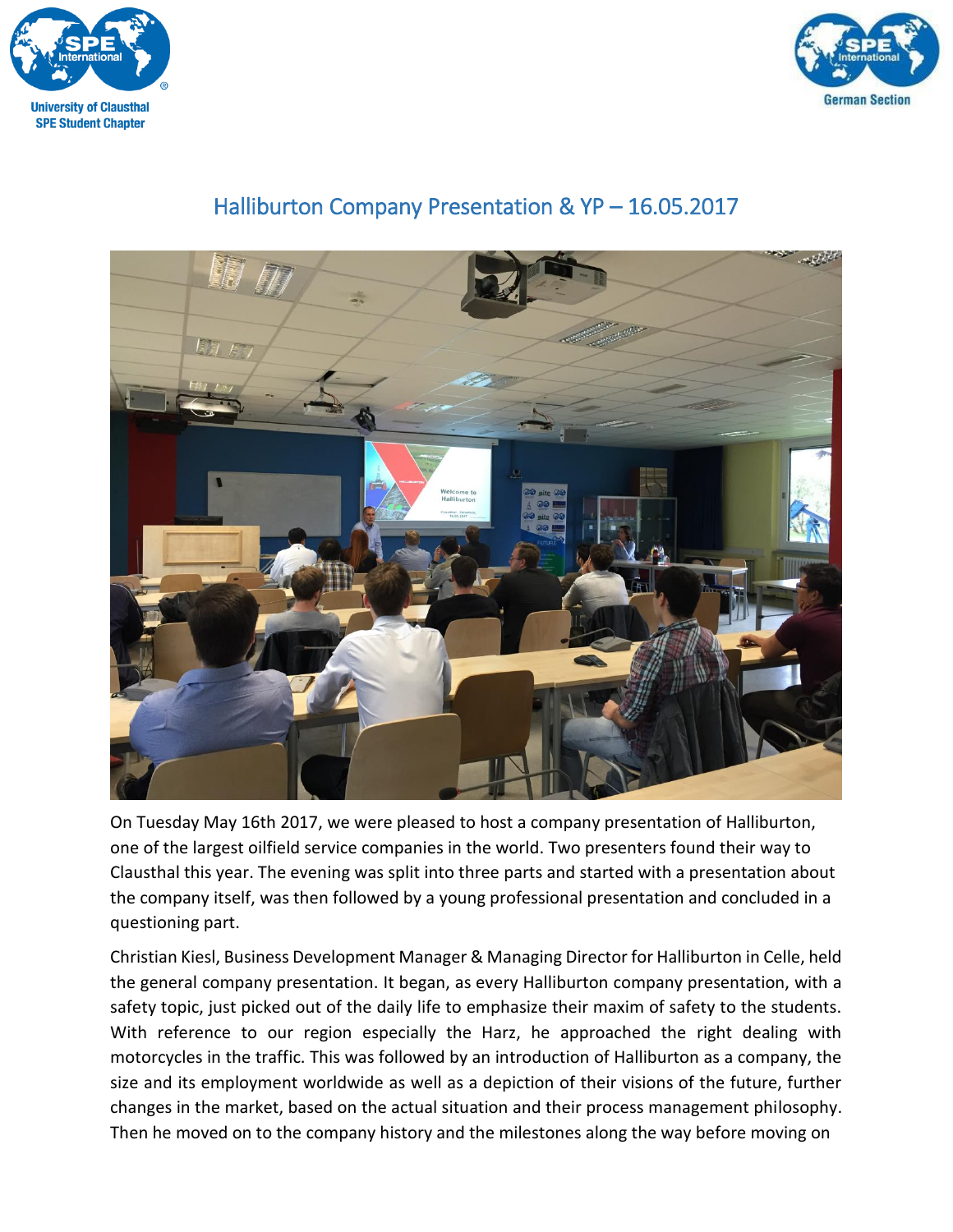



to their todays worldwide facilities with headquarters in Houston, Dubai and finally their location in Celle with about 110 employees. A quick description of the company's business lines and the most important branch, cementing and completion as well as the Halliburton career processes, which was explained regardless to the fact Halliburton, is not recruiting in the current situation.



The second presentation was given by Natalie Zamora-Anders, Associate Technical Professional for cementing, who started working for Halliburton in 2014. She first introduced herself and then described her start as a young professional in Halliburton's cementing line. In the first year, she worked as a field engineer and lab assistant. This was followed by trainings abroad in Malaysia and Scotland as well as trainings on the job. Today she provides cementing job designs and technically supports current project. At the end the floor was opened for questions from the audience. The audience was very interested in the current industries situation and chances for them to get a job in the future as well as in technical details of the work.

After the informative discussion, Halliburton provided dinner for the group, enabling a less formal exchange with the presenters and other students. This represented the end of a successful evening.